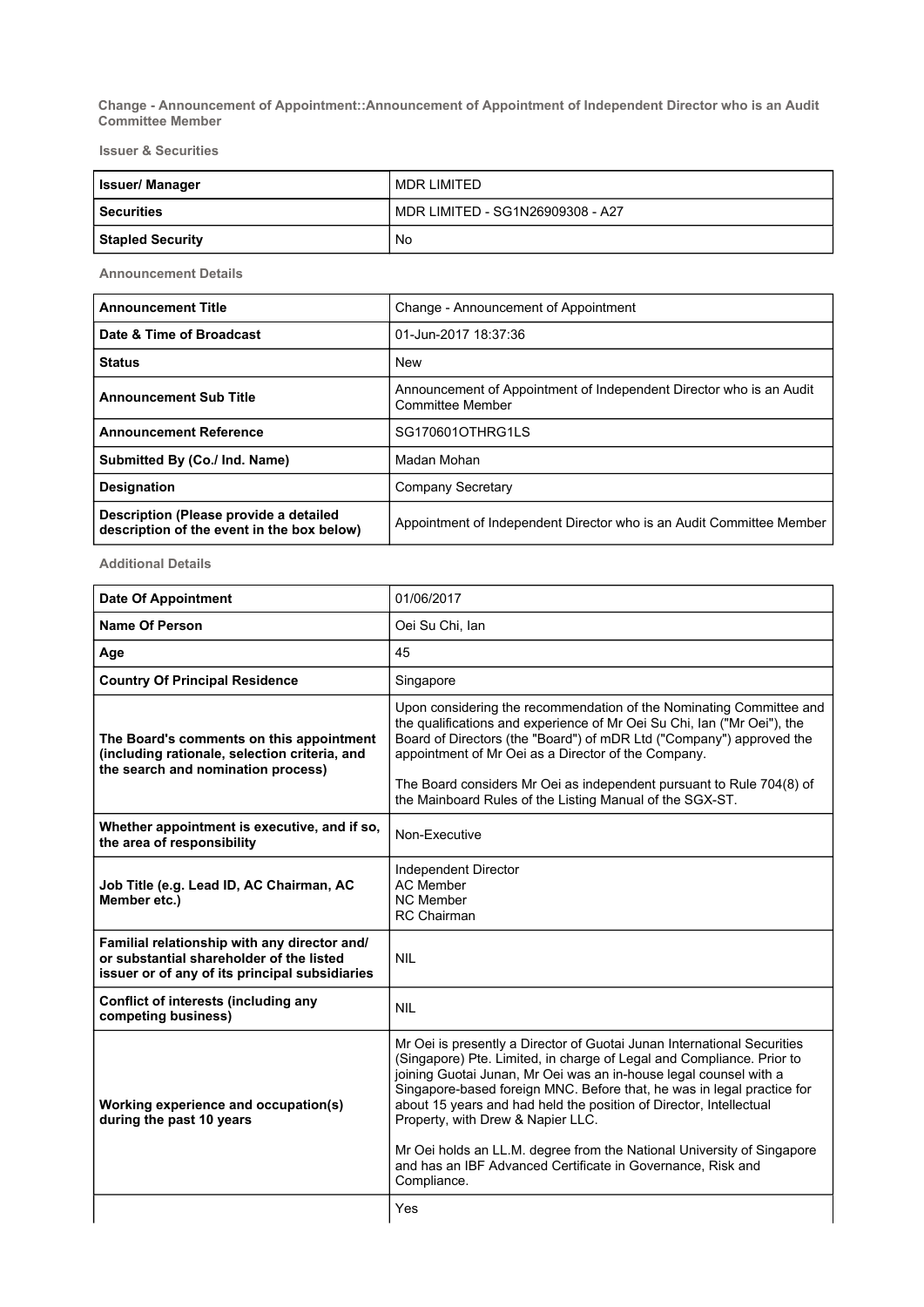| Undertaking submitted to the listed issuer in<br>the form of Appendix 7.7 (Listing Rule 704<br>(7)) Or Appendix 7H (Catalist Rule 704(6))                                                                                                                                                                                                                                                                                                                                                                                                                                                                                                                                           |                                                                                                                  |  |
|-------------------------------------------------------------------------------------------------------------------------------------------------------------------------------------------------------------------------------------------------------------------------------------------------------------------------------------------------------------------------------------------------------------------------------------------------------------------------------------------------------------------------------------------------------------------------------------------------------------------------------------------------------------------------------------|------------------------------------------------------------------------------------------------------------------|--|
| Shareholding interest in the listed issuer<br>and its subsidiaries?                                                                                                                                                                                                                                                                                                                                                                                                                                                                                                                                                                                                                 | No                                                                                                               |  |
| Rule 704 (8).                                                                                                                                                                                                                                                                                                                                                                                                                                                                                                                                                                                                                                                                       | # These fields are not applicable for announcements of appointments pursuant to Listing Rule 704 (9) or Catalist |  |
| Past (for the last 5 years)                                                                                                                                                                                                                                                                                                                                                                                                                                                                                                                                                                                                                                                         | Nil                                                                                                              |  |
| <b>Present</b>                                                                                                                                                                                                                                                                                                                                                                                                                                                                                                                                                                                                                                                                      | Guotai Junan International Securities (Singapore) Pte. Limited                                                   |  |
| (a) Whether at any time during the last 10<br>years, an application or a petition under any<br>bankruptcy law of any jurisdiction was filed<br>against him or against a partnership of<br>which he was a partner at the time when he<br>was a partner or at any time within 2 years<br>from the date he ceased to be a partner?                                                                                                                                                                                                                                                                                                                                                     | No                                                                                                               |  |
| (b) Whether at any time during the last 10<br>years, an application or a petition under any<br>law of any jurisdiction was filed against an<br>entity (not being a partnership) of which he<br>was a director or an equivalent person or a<br>key executive, at the time when he was a<br>director or an equivalent person or a key<br>executive of that entity or at any time within<br>2 years from the date he ceased to be a<br>director or an equivalent person or a key<br>executive of that entity, for the winding up or<br>dissolution of that entity or, where that<br>entity is the trustee of a business trust, that<br>business trust, on the ground of<br>insolvency? | No                                                                                                               |  |
| (c) Whether there is any unsatisfied<br>judgment against him?                                                                                                                                                                                                                                                                                                                                                                                                                                                                                                                                                                                                                       | No                                                                                                               |  |
| (d) Whether he has ever been convicted of<br>any offence, in Singapore or elsewhere,<br>involving fraud or dishonesty which is<br>punishable with imprisonment, or has been<br>the subject of any criminal proceedings<br>(including any pending criminal proceedings<br>of which he is aware) for such purpose?                                                                                                                                                                                                                                                                                                                                                                    | No                                                                                                               |  |
| (e) Whether he has ever been convicted of<br>any offence, in Singapore or elsewhere,<br>involving a breach of any law or regulatory<br>requirement that relates to the securities or<br>futures industry in Singapore or elsewhere,<br>or has been the subject of any criminal<br>proceedings (including any pending criminal<br>proceedings of which he is aware) for such<br>breach?                                                                                                                                                                                                                                                                                              | No                                                                                                               |  |
| (f) Whether at any time during the last 10<br>years, judgment has been entered against<br>him in any civil proceedings in Singapore or<br>elsewhere involving a breach of any law or<br>regulatory requirement that relates to the<br>securities or futures industry in Singapore<br>or elsewhere, or a finding of fraud,<br>misrepresentation or dishonesty on his part,<br>or he has been the subject of any civil<br>proceedings (including any pending civil<br>proceedings of which he is aware) involving<br>an allegation of fraud, misrepresentation or<br>dishonesty on his part?                                                                                          | No                                                                                                               |  |
| (g) Whether he has ever been convicted in<br>Singapore or elsewhere of any offence in                                                                                                                                                                                                                                                                                                                                                                                                                                                                                                                                                                                               | No                                                                                                               |  |
|                                                                                                                                                                                                                                                                                                                                                                                                                                                                                                                                                                                                                                                                                     |                                                                                                                  |  |